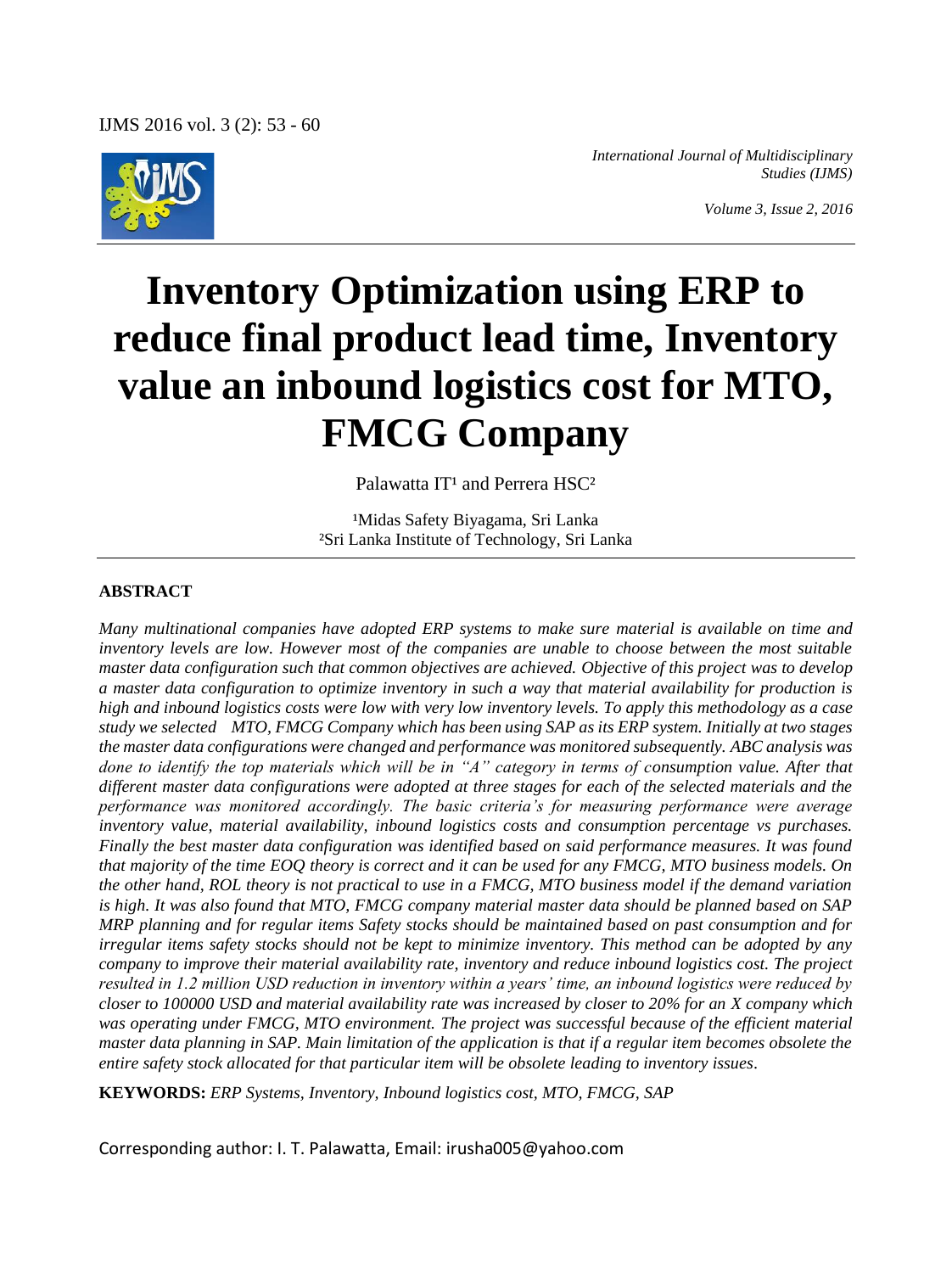#### **1. INTRODUCTION**

Competition in industries has led to high inventory levels to reduce the final product lead time. High inventory levels result in high inventory holding costs plus high operating cycles which causes inefficiencies and obsolete inventories. Many companies have adopted ERP systems however they were unable to choose between master data configurations which are most appropriate for the given material groups which have led to high inventory levels and stock out situations. Investments that have been done in ERP systems have gone in vain because of inefficient usage of master data configurations. Sometimes there is a trade-off between savings made by bulk purchase cost benefit, inventory holding costs and logistics costs. Industries are suffering because it is difficult to identify the optimum solution in this kind of a situation.

There are theories to identify the economic order quantity (EOQ) and Reorder levels (ROL), even though these are adopted in companies the expected results have being not achieved. Some companies are obtaining high material cost savings from bulk purchases and low inbound logistics costs. However on the other hand when the world is moving towards JIT practices these companies will suffer from high inventory holding costs and obsolete inventory. On the other hand some companies using JIT inventory management concepts have finally ended up purchasing at high prices which has led to high Cost of Goods Sold (COGS) and to low Gross Profit (GP) levels. These companies are having continuous inflows of materials which has led to high inbound logistics costs which intern has led to financial losses.

## **2. BACKGROUND**

Multinational companies are facing issues in terms of inventory, material availability and high logistics costs even though these companies have adopted ERP systems. As such,

it is important to develop a proper master data methodology to optimize inventory and achieve high material availability and low logistics costs.

In order to develop this methodology a FMCG, MTO Company which has been using SAP as the company's ERP system was selected. However on time material availability plus proper inventory management was lacking in the company. The inbound logistics cost was also in higher side because of Air freight costs. High inventory days and low material availability was causing financial as well as non-financial issues for the organization. Low material availability caused delays in confirmed shipments which caused reduction in on time in full (OTIF) shipments. As a multinational organization this issue was to be solved on urgent basis.

Table 1 gives the total inventory breakdown on month of Jan - 2014. Table 2 gives the material availability as at Jan - 2014 before the beginning of production month.

**Table 1.** Total Inventory breakdown Jan-2014

|                                | <b>Jan-2014 USD</b> |
|--------------------------------|---------------------|
| <b>FG Stock</b>                | 385,408             |
| <b>SFG Stock</b>               | 370,745             |
| Raw Material                   | 1,116,675           |
| Packing Material               | 289,056             |
| Yarn                           | 657,289             |
| Chemical                       | 477,333             |
| <b>B</b> Grade Stock           | 76,762              |
| Fabric                         | 247,019             |
| <b>Liner Stock</b>             | 1,093,679           |
| Spares & Loose Tools           | 22,434              |
| <b>Plant Maintenance Stock</b> | 161,997             |
| Total                          | 4,898,397           |

**Table 2.** Material availability Jan-2014

| <b>Material description</b> | Percentage<br>availability |
|-----------------------------|----------------------------|
| Chemicals                   | 90%                        |
| Yarn                        | 64%                        |
| Liners                      | 56%                        |
| Packing materials           | 48%                        |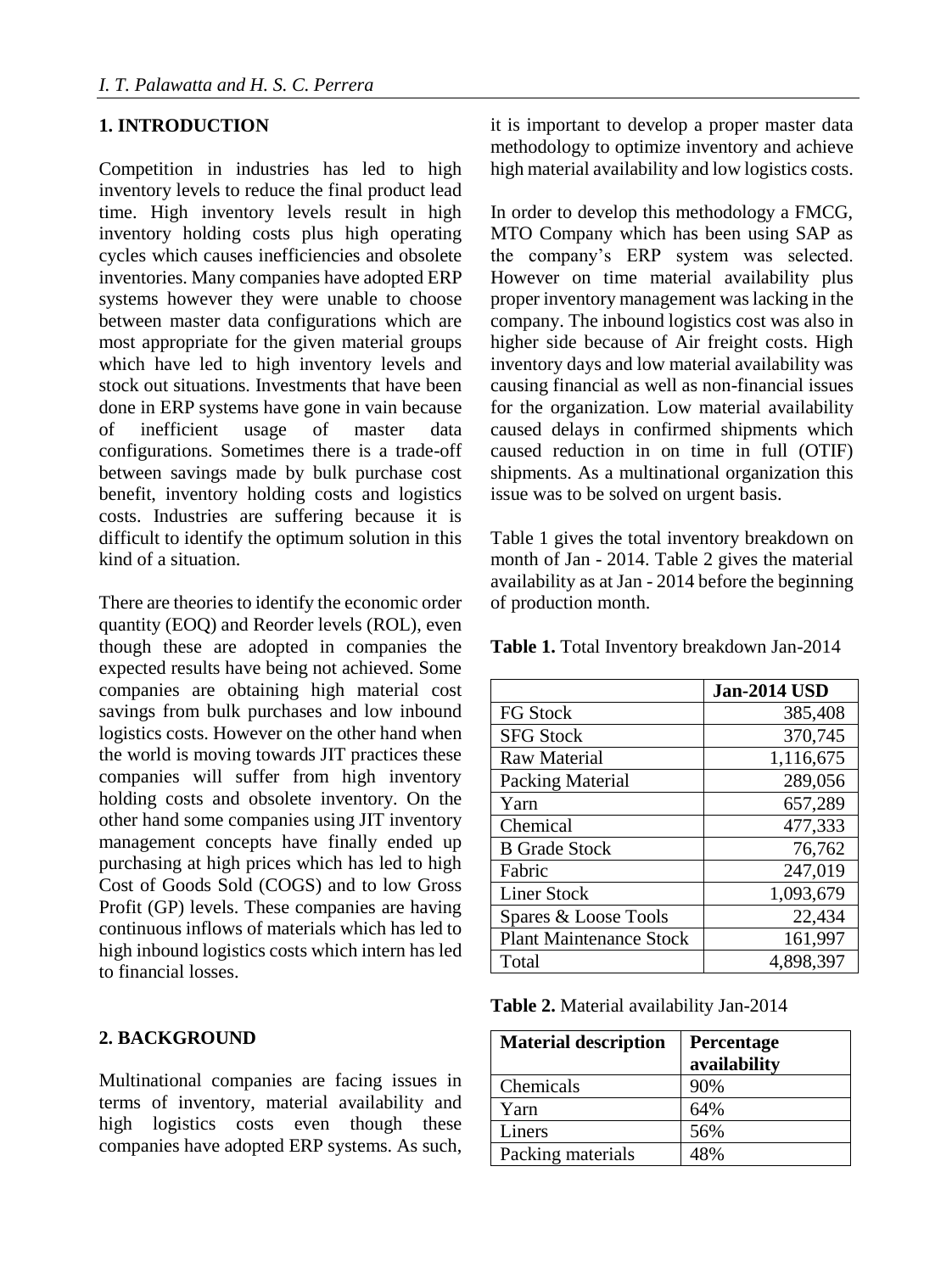#### **2.1. Inventory management**

The concept of inventory management was first initiated by F.N. Harris in 1915.It was a very widespread problem in various industries at that time. Inventory management refers to the process of managing the stocks of finished products, semi-finished products and raw materials by a firm (Saxena, 2009).Proper inventory management will cut down costs and improve cash flow and revenue. Low inventories will result in low interest charges in capital locked up. If a company has proper inventory management then it has answers to two questions; that is; when to order and how much to order. In particular, those are the two main inventory decisions. Inventory management enables managers to increase productivity of working capital by preventing blocking up of working capital and reducing material costs (BOSE, 2006).

Company strategic goals, Sales forecasting, Sales and operational planning and production and materials requirement planning should all be considered when identifying the correct inventory management model to be implemented (Saxena, 2009).

Efficient management of Inventory management system leads to efficient flow of materials to the production system that lead to effective use people and machines (Saxena, 2009).Vendor managed inventory could be considered as a technique for inventory management.

## **2.2. Models of Inventory**

According to R. Panneerselvam, (2008) there are two main types of inventory models of which one is deterministic models and the other is probabilistic models. Following basic deterministic models can be identified.

- 1. Purchase model with instantaneous replenishment and without shortages.
- 2. Manufacturing model without shortages
- 3. Purchase model with instantaneous replenishment and with shortages.
- 4. Manufacturing model with shortages.

In practice, these models are not applicable. There are variations in demand during supplier lead time which is the time between placing an order to receiving an order. On the other hand there are delivery delays that are prevalent in practice. In order to meet the variation in demand during lead time, it is proposed to use a safety stock and in order to meet the delivery delays, it is proposed to use a reserve stock. Inventory model which covers all these aspect are given below. For the Q system where a fixed order quantity is ordered, the reorder level is calculated using the following equation.

When using the Q system, the following equation provides the basis to obtain ROL.

ROL = *Demand during Lead Time (DLT) +Variation in demand during lead time (Safety Stock) +Average Demand during delivery delays (Reserve stocks)* (R. Panneerselvam, 2008).

Demand during lead time = *demand rate \*lead time period (in days or months)*

Safety Stock = *K (Multiplication factor based on service level)\**√  *\*Standard deviation of demand (Assumption lead time is constant)*

Reserve stock = *(D \* Maximum Delay \* Probability of maximum delay) / (Number of weeks per year)*

# **3. RESEARCH METHODOLOGY**

Based on the historical master data which was available until January 2014 of FMCG, MTO company, major issues faced by the company in terms of performance criteria's relating to logistics cost, inventory days and material availability were first identified. Second,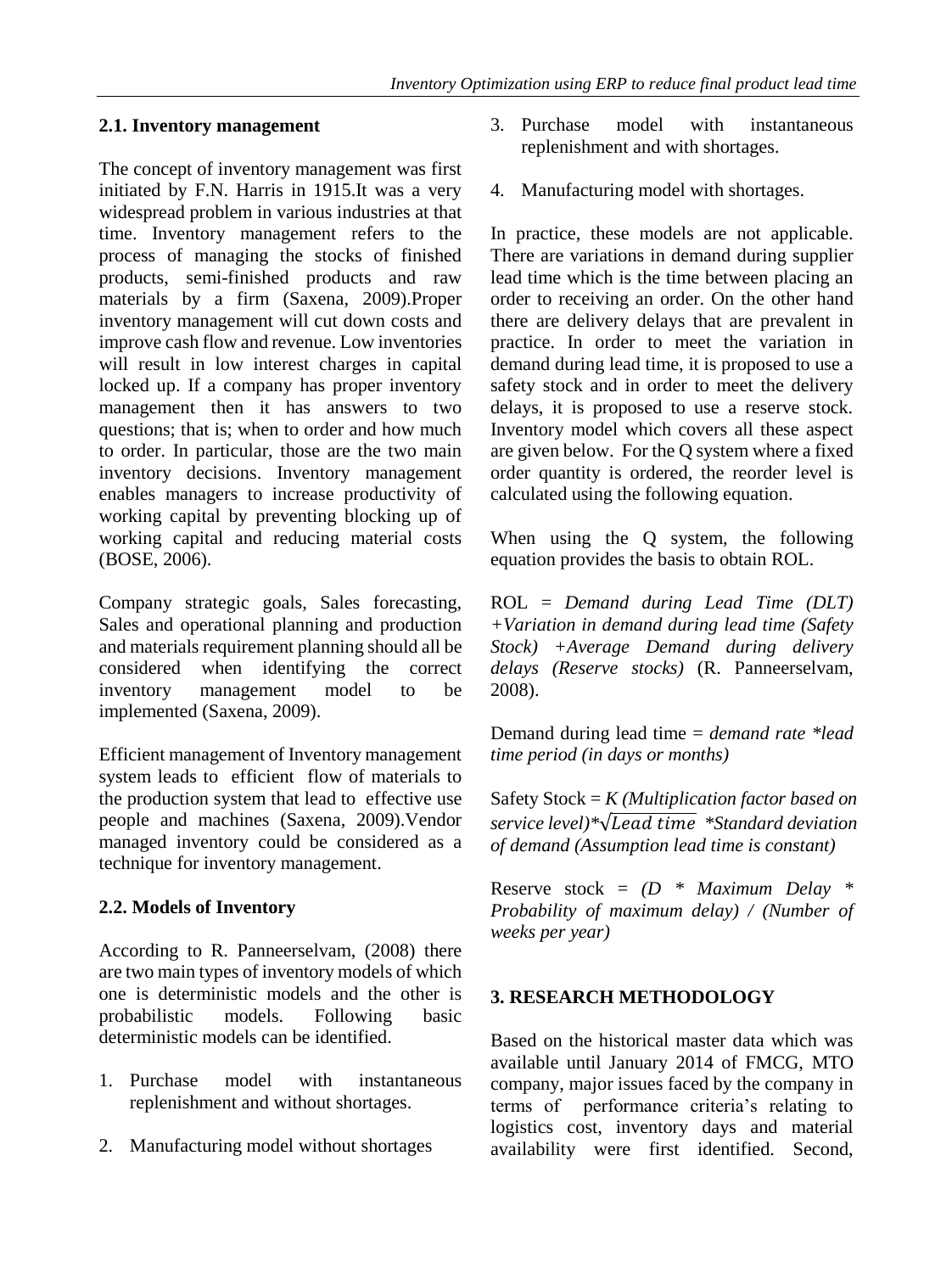performance criteria's were measured based on the changes done to material master data system on jan-2014.

Third, in Aug-2014, based on the new methodology, material master data system was updated and performance criteria's were again measured monthly and annually. Six performance measures, namely, Total inventory, material availability, inbound logistics cost, Inventory value of material "A" category, consumption against purchases and over three months inventory values were identified at all three stages in order to assess and compare the performance of the new methodology.

Major material groups of the FMCG, MTO Company were identified to initialize the sample sizes for analysis purposes. ABC analysis was used as a tool to initialize the sample sizes and identified the "A" category materials for each material group. The performance of "A" category materials were identified along with the performance of total inventory before and after the application of the new methodology. The Six performance measures described above were used to monitor the performance.

## **3.1. Application of the Methodology**

First in month of Jan-2014 the master data was reviewed and amended based on past consumption and lead-time. Majority of the materials were having ROL based material master data and very small portion was operating under MRP in SAP. Here for "A" materials the changes made were identified along with its average inventory value before and after the changes. The other measurement that was taken is the percentage of consumption against purchases. In month of Aug-2014 the performance were measured for "A" materials as well as for the total inventory. Here, when measuring performance other than the total inventory value, logistics costs and material availability was also be measured.

In month of Aug-2014, based on the new master data methodology, changes for MRP type were done from ROL to MRP for some materials in SAP and material master data was reviewed and amended accordingly, safety stocks were also introduced. For regular items safety stocks were introduced and for irregular items no inventory was kept. Safety stock was usually maintained as 1 month consumption without adhering to safety stock calculation theory. For chemicals, MRP type was not changed and ROL based system was kept. After Aug-2014 change, the performance measures were used to measure the performance of Inventory, material availability and logistics cost.

In month of Sep-2015 material master data was reviewed again based on theories and practical knowledge and after that the performance was measured using the said performance measures. Finally considering all above scenarios the best material master data configuration was identified which reduced inventory value, logistics cost and increase material availability before production month beginning for FMCG-MTO Company.

#### **4. RESULTS & DISCUSSION**

**Table 3.** Performance measurement of Jan-2014 Material Master data change

| measure<br>Performance                | Ian-2014         | Aug-14                  | Achievement/<br>Improvement |
|---------------------------------------|------------------|-------------------------|-----------------------------|
| Total<br>inventory                    | 4,821,640<br>USD | 4,542,000<br><b>USD</b> | 5.8%                        |
| Average<br>material<br>availability   | 64.5%            | 69.3%                   | 7.4%                        |
| Total<br>inbound<br>logistics cost    | 45022            | 52962                   | $-17.6%$                    |
| Inventory<br>value of "A"<br>Material | 1,433,003<br>USD | 1,469,574<br>USD        | $-2.5%$                     |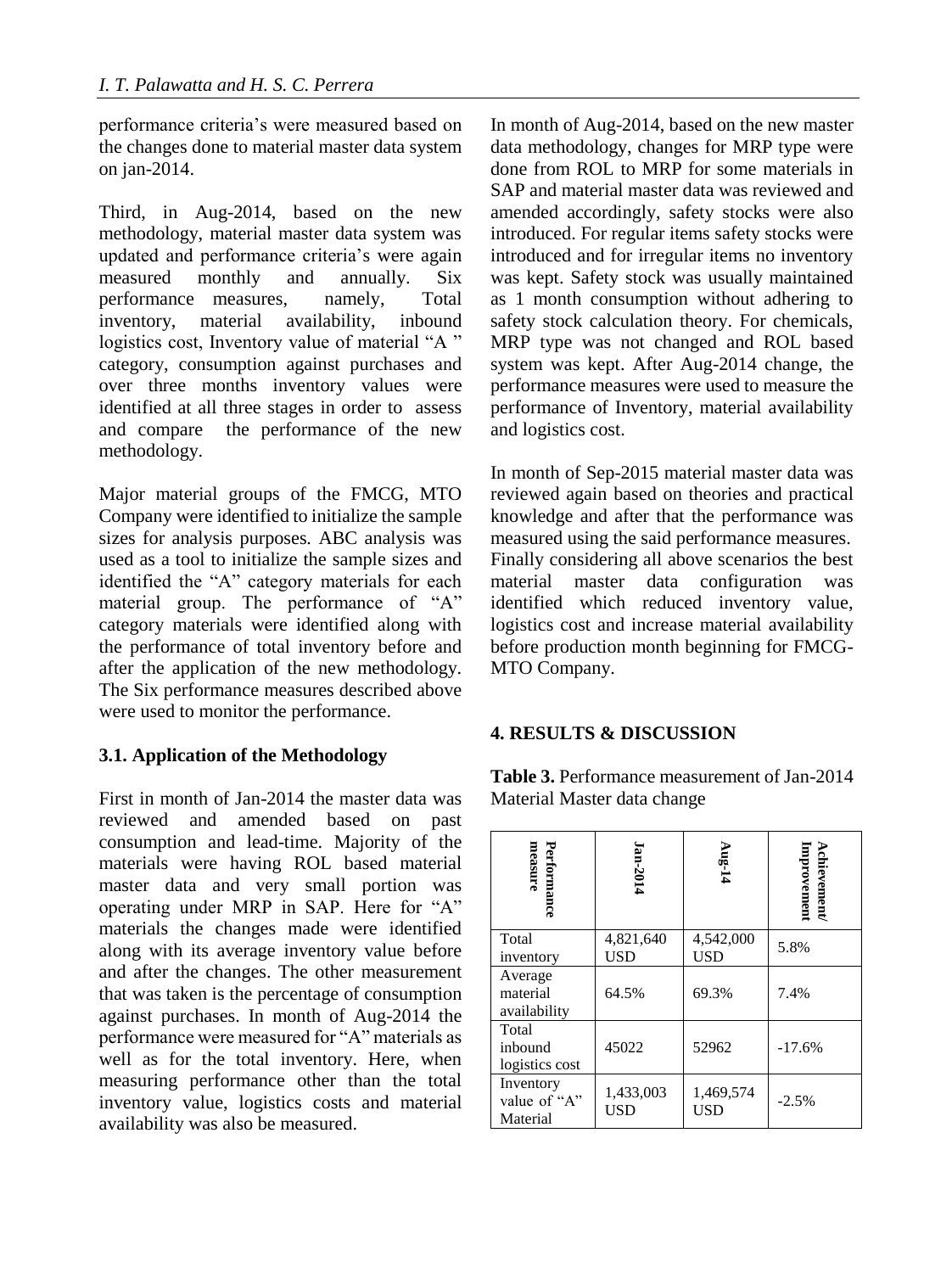| percentage<br>of<br>consumption<br>against<br>purchases | <b>Not</b><br>accounted<br>for Jan | 33%     | Comparison<br>impossible |
|---------------------------------------------------------|------------------------------------|---------|--------------------------|
| Over<br>month<br>inventory                              | 1737635                            | 1569000 | 9.7%                     |

After Aug-2014 material master data was changed as mentioned above. Performance measures were compared as follows for Sep 2015.

**Table 4.** Performance Measures

| <b>Performance</b><br>measurement                       | Aug-<br>2014   | Sep-2015       | Achievement |
|---------------------------------------------------------|----------------|----------------|-------------|
| Total                                                   | 4542000        | 3339000        | 26.5%       |
| inventory                                               | USD            | USD            |             |
| Average<br>material<br>availability                     | 69.3%          | 89%            | 28.4%       |
| Total inbound<br>logistics cost                         | 52962<br>USD   | 29558<br>USD   | 44.2%       |
| Inventory<br>value of "A"<br>Material                   | 1469574<br>USD | 1216185<br>USD | 17.2%       |
| percentage<br>of<br>consumption<br>against<br>purchases | 33%            | 83%            | 151%        |
| Over 3 month<br>inventory                               | 1569000<br>USD | 1096000<br>USD | 30.1%       |

When analyzing performance measures separately below comparison can be made.

# **4.1. Total inventory**



**Figure 1.** Total Inventory

Total inventory has being reduced drastically based on the material master data change made on month of Aug 2014.Thus it can be identified that the material master change was accurate and effective compared to the change done on month of Jan 2014.

#### **4.2. Average material availability-before production month beginning**



**Figure 2.** Average Material availability

The average material availability has increased gradually after material master data change which indicates that the material master change was accurate and effective compared to the change done on month of Jan 2014.

## **4.3. Total inbound logistics cost**



**Figure 3.** Total Inbound Logistics Cost

Total inbound logistics cost has reduced significantly due to reduction in Air freights and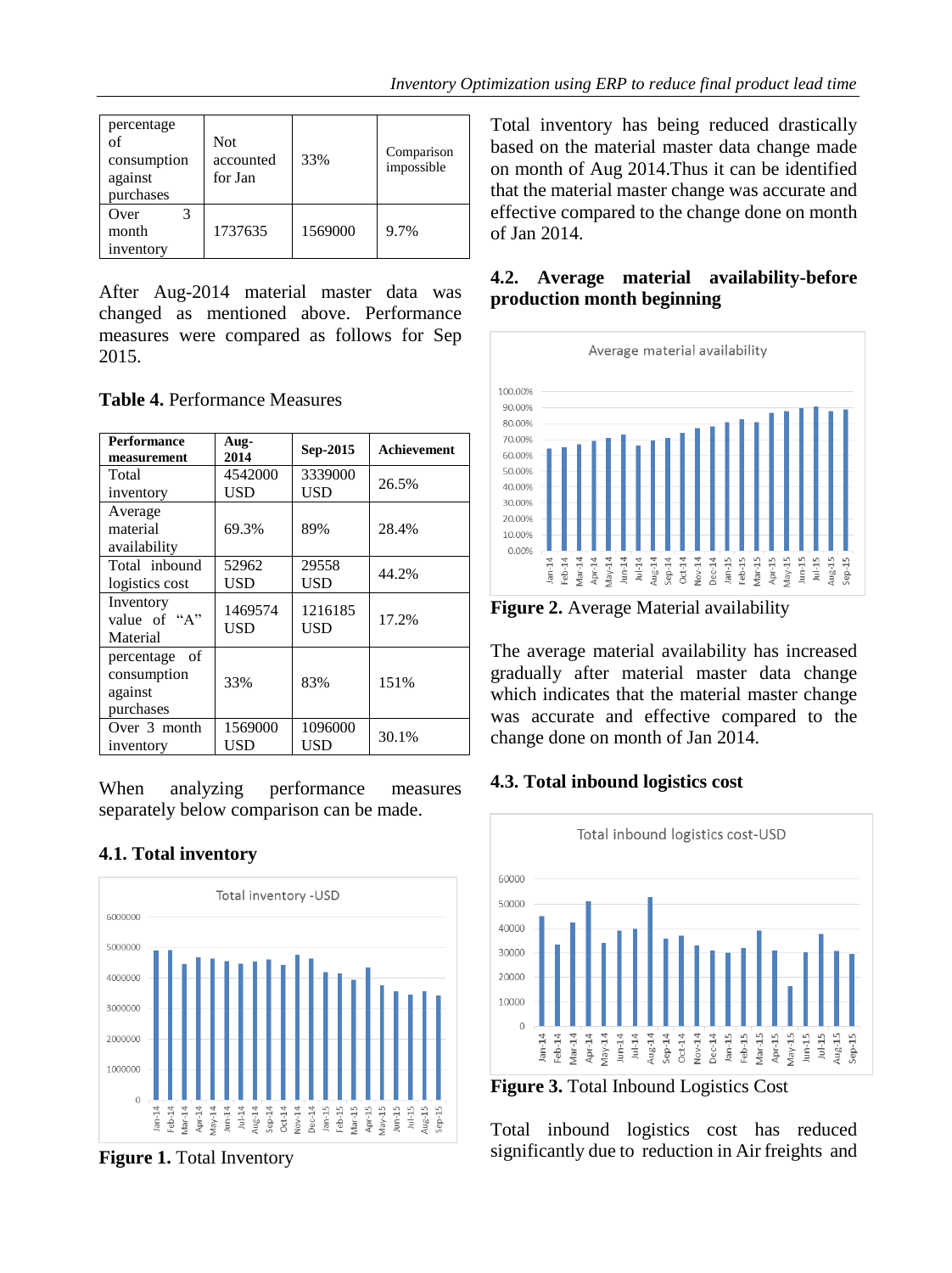high material availability which is due to correct master data maintained in the system.

#### "A" material inventory value in **USD** 1600000.00 1400000.00 1200000.00 1000000.00 800000.00 600000.00 400000.00 200000.00  $0.00$ Aug Jan  $15-$ Sep

## **4.4. Inventory value of Material "A"**

It can be seen clearly that based on the January master data change there was no improvement however we can see a significant improvement after the Aug month material master change which reduced "A" material inventory value by a significant amount.

## **4.5. Percentage of consumption against purchases**



**Figure 5.** Percentage of Consumption against purchases

There is a high level improvement when considering percentage of consumption against purchases.50% improvement is there in terms of material consumption which is because of correct material master data configuration. This gives a direct indication that purchasing is in line with consumption unlike previously where material was purchased without consumption.

## **4.6. Over three month inventory**



**Figure 6.** Over three month inventory

Over three month inventory has been reduced by approximately 500000 USD because of proper inventory control resulting from correct material master data.

# **4.7. Theories of inventory**

When considering application of inventory theories like EOQ model and ROL model. Following can be derived when applying those theories to a business model. Here I have taken all the "A" materials in the factory and based on EOQ theories and ROL theories separately EOQ and ROL was calculated and compared with actual material master data. Following analysis can be derived from the same.

Based on the analysis it can be seen that 55% of the cases EOQ is practical however ROL theory is not practical as high inventory will result.21% of the cases EOQ is practical as well as the ROL theory. Other than that it can be seen that most of the cases EOQ theory is practical but not the ROL theory.

Figure 4. Inventory value of Material "A"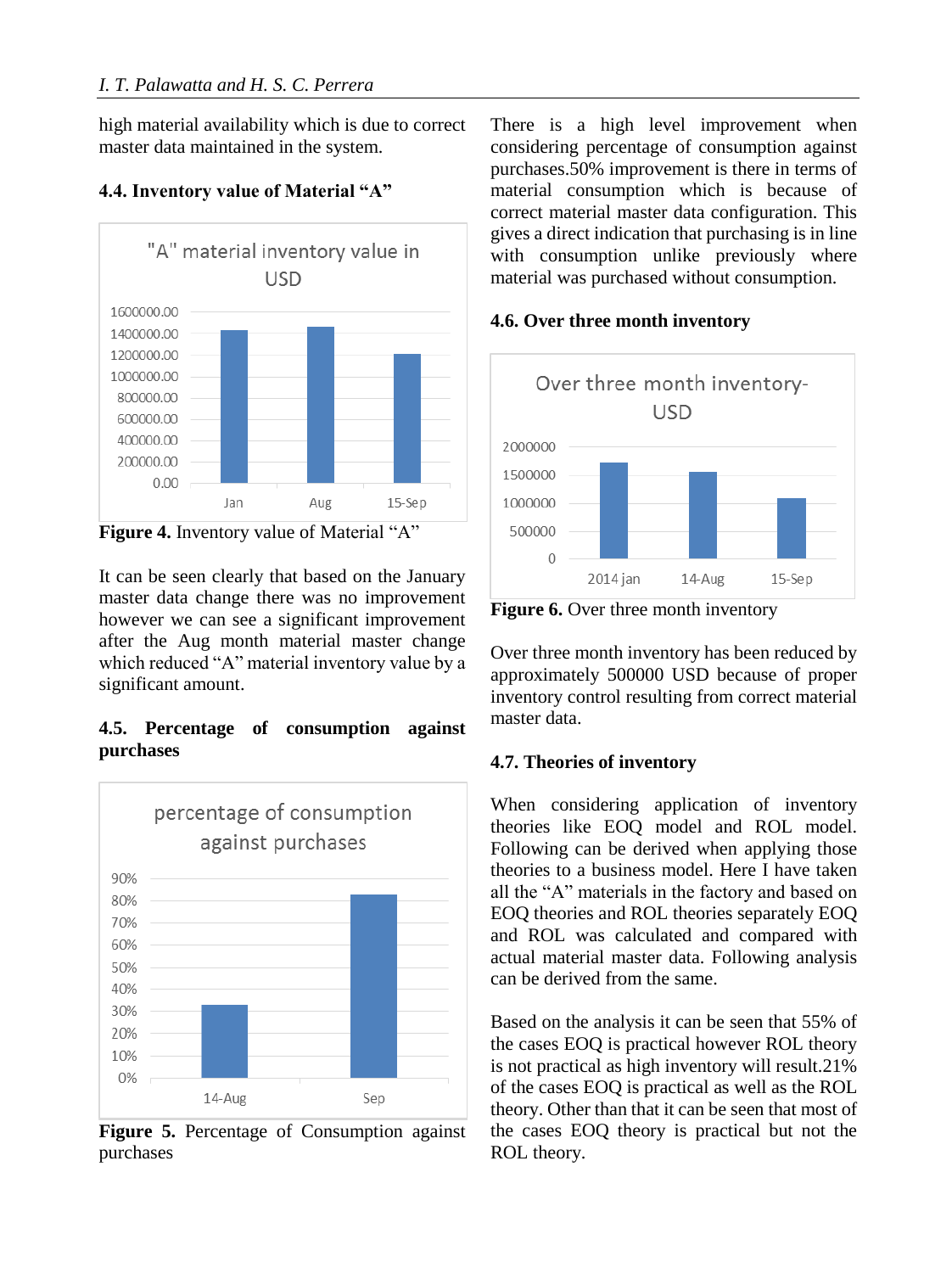

**Figure 7.** Practical application comparison of inventory theories

## **5. CONCLUSIONS, RECOMMENDATION, LIMITATION AND FUTURE WORK**

## **5.1. Conclusions**

The main result obtained by this project is the development of a material master data configuration for a MTO,FMCG company which reduced inventory, increase material availability before beginning of production month and reduce inbound logistics cost. The research project has allowed understanding of inventory management theories and whether it is practically possible to utilize these theories in actual working environment. It was derived that majority of the time EOQ theory is correct and it can be used for FMCG, MTO business models. Other than that it was derived that ROL theory is not practical to use in a FMCG, MTO business model if the demand variation is high.

Final conclusion that can be made from this research project is that for a MTO, FMCG company material master data should be planned based on SAP MRP planning except for chemicals which are procured and consumed in batches. For regular items Safety stocks should be maintained based on past consumption normally one month consumption taken for the higher side would be enough. For irregular items safety stocks should not be kept to minimize inventory.

The project resulted in 1.2 million USD reduction in inventory within a years' time, an inbound logistics were reduced by closer to 100000 USD and material availability rate was increased by closer to 20% for an X company which was operating under FMCG, MTO environment.

The project was successful because of the efficient material master data planning in SAP.

## **5.2. Recommendations**

It is recommended to use above material master data configuration for any MTO, FMCG Company to obtain benefits in terms of inventory, logistics cost and material availability.